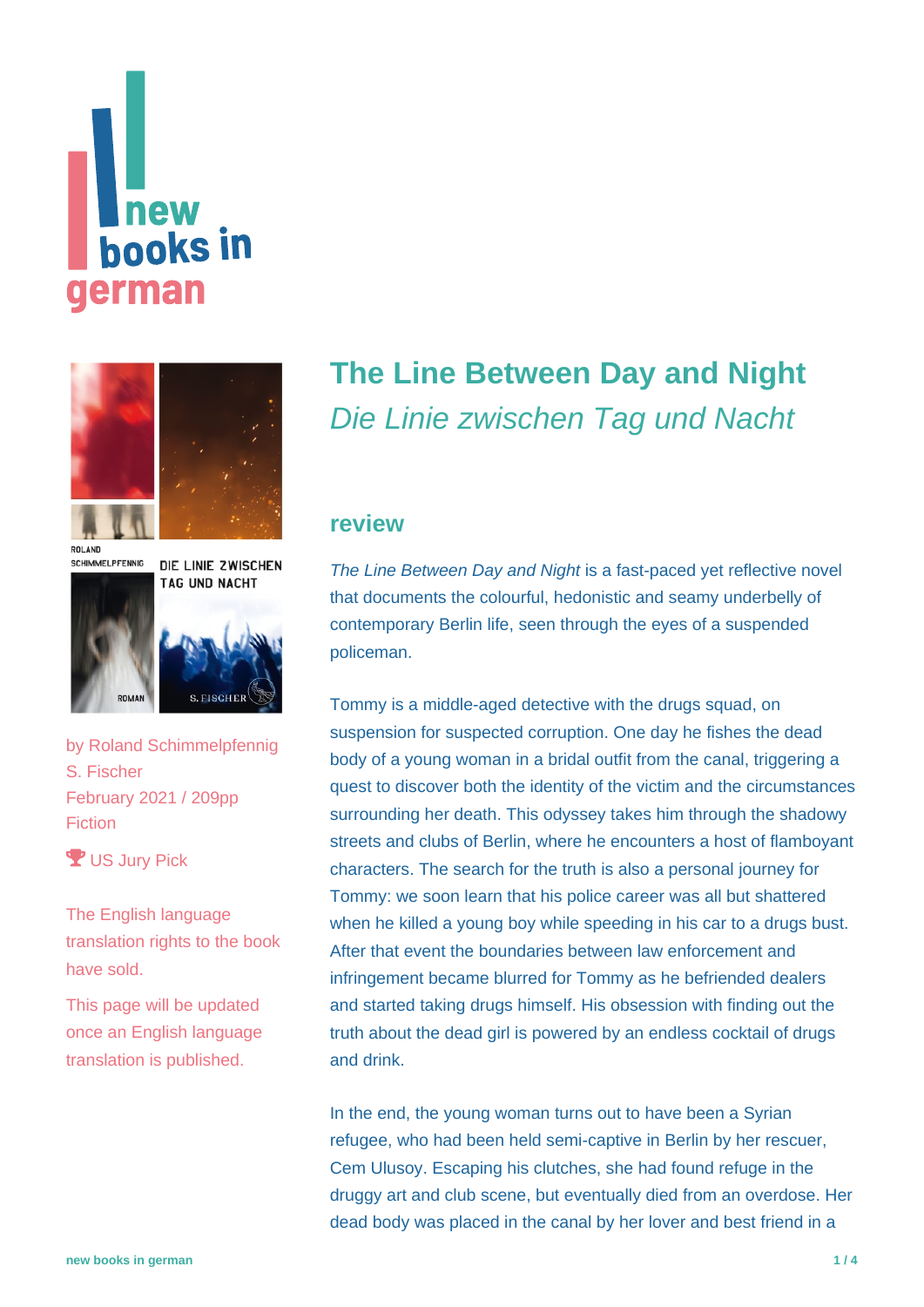ritualistic marriage–funeral ceremony. There is a symmetry to the novel's conclusion, with Tommy falling into the canal himself after an armed encounter with Cem.

The Line Between Day and Night stands out for its exploration of the liminal. Nothing in Schimmelpfennig's work is clear-cut: nobody is merely a hero or a villain, nor can we take what the narrator tells us at face value. His mind, increasingly addled by drugs and exhaustion, seems to vacillate between lucidity and hallucination, and his thought processes are interrupted by broken fragments of memory. The Berlin rave scene is presented both as deceptively shallow and as a source of community for vulnerable people, while the criminal underworld showcases the best and worst of human nature.

With its candid exploration of the German capital's legendary, drugfuelled nightlife, the book will have a strong appeal for the many British and American readers who are fans of Berlin. The novel's commercial potential is also enhanced by its conciseness, humour and brisk narrative, driven by the mystery that forms the backbone of the plot.

[https://www.fischerverlage.de/verlag/rights/book/roland-schimmelpfen](https://www.fischerverlage.de/verlag/rights/book/roland-schimmelpfennig-die-linie-zwischen-tag-und-nacht-9783103974102) [nig-die-linie-zwischen-tag-und-nacht-9783103974102](https://www.fischerverlage.de/verlag/rights/book/roland-schimmelpfennig-die-linie-zwischen-tag-und-nacht-9783103974102)

Listen to translator David Tushingham reading a sample translation from Roland Schimmelpfennig's The Line Between Day and Night. This video is available as part of the [New Books in German playlist](https://www.youtube.com/playlist?list=PLb79xn1QTw3y-uP2es2qBbOQQbhOkcbEx) on the [Translators Aloud](https://www.youtube.com/c/TranslatorsAloud) YouTube channel.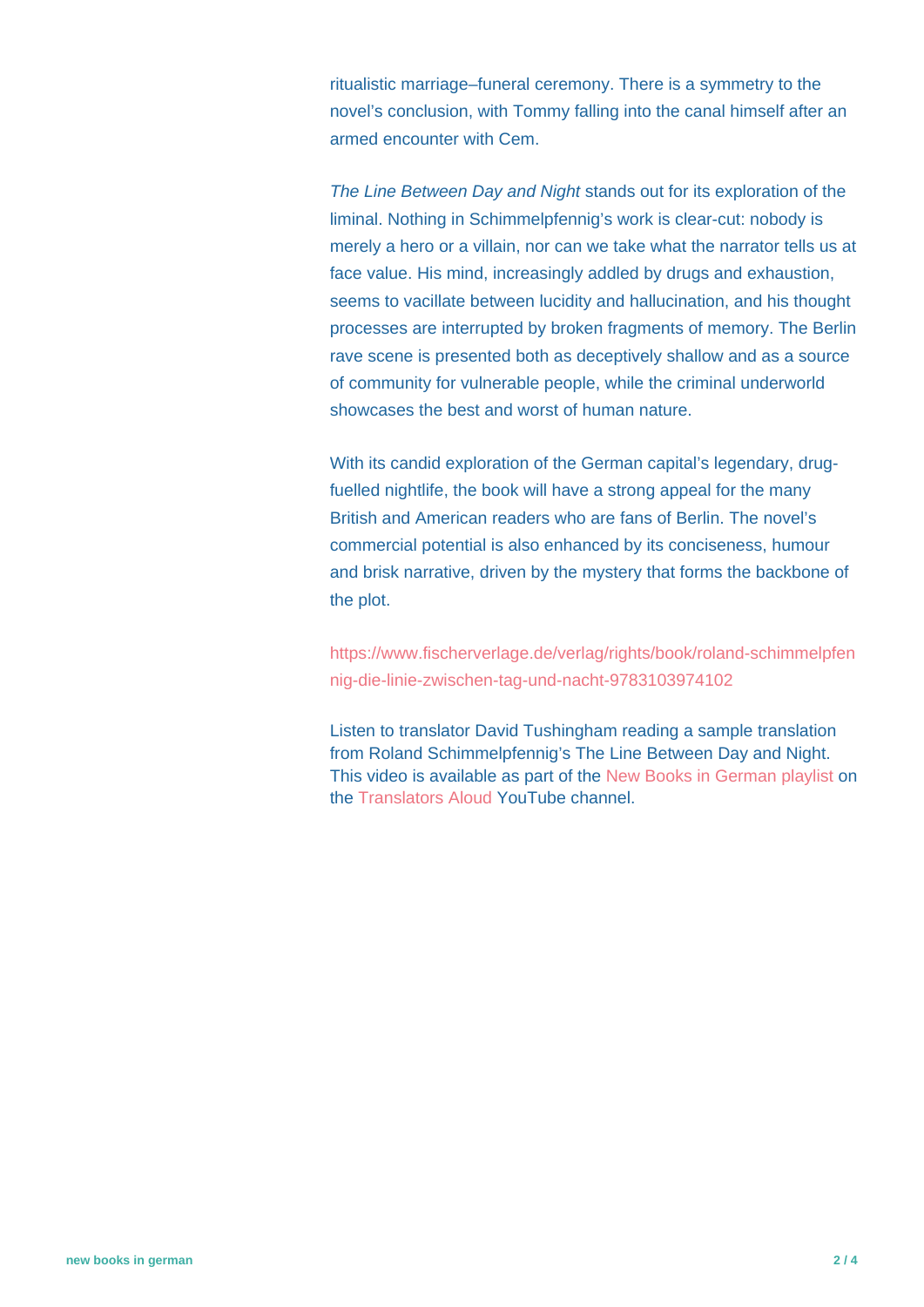#### **press quotes**

'A highly original and often hypnotic work . . . exactly the type of book that readers in search of striking European voices should embrace.'

> John Boyne, author of THE BOY IN THE STRIPED PYJAMAS

'A 21st-century Döblin'

Der Freitag

'A round dance, whose merciless circularity enthrals and unsettles us – a powerful text full of momentum and immediacy.'

Spiegel Online

#### **about the author**



© Adriana Jacome

**Roland Schimmelpfennig**, born in 1967, is Germany's most-performed contemporary dramatist. He initially worked as a journalist in Istanbul before going on to study directing, and his first post as a director was at the Munich Kammerspiele. He has worked as a freelance writer since 1996. Schimmelpfennig's plays have been staged in more than 40 countries, to great acclaim. Ten years of his dramatic work were published by Fischer Taschenbuch Verlag in the volumes Die Frau von früher and Trilogie der Tiere. His first novel An einem klaren, eiskalten Januarmorgen zu Beginn des 21. Jahrhunderts, published in 2016, was shortlisted for the Leipzig Book Fair Prize.

Previous Works: An einem klaren, eiskalten